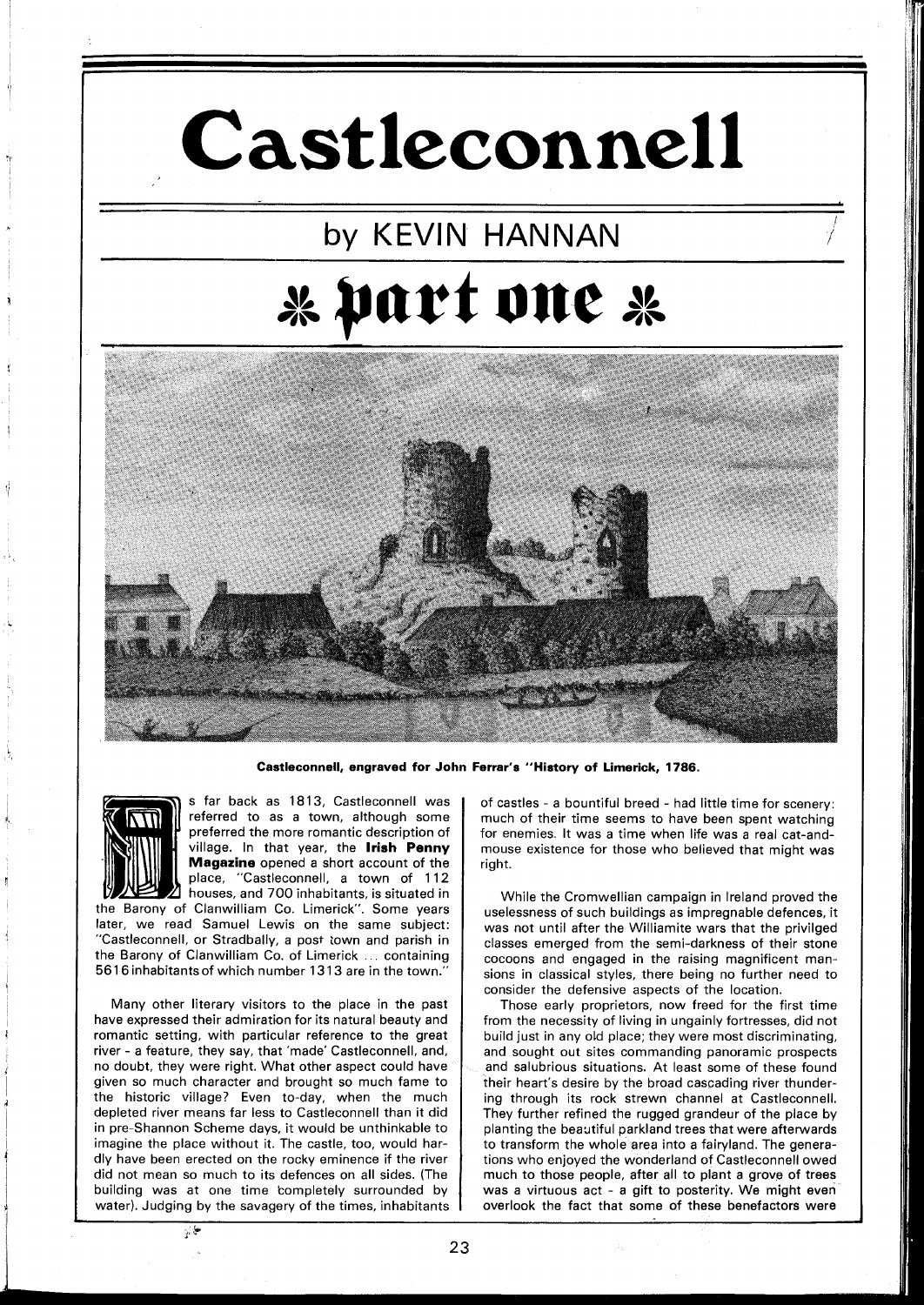descendants of those who acquired their estates by murder and plunder.

There were others, many years before, who chose to live in the same area, but for different reasons. There is abundant archaeological evidence that tells us of a community that grew up along the river here in the stone age. These were known as the river-ford people, and many of their possessions were uncovered during the cutting of the old Shannon navigation canal, towards the end of the eighteenth century and, later still, during the excavations in connection with the Shannon Hydro Electric Canal in the 1920s. The collection and preservation of artefacts from the latter site was due to the late Andy Killeen, who was the civil works engineer employed on the project. Mr. Killeen, who was a noted sportsman and antiquarian, was afterwards president of the Thomond Archaelogical Söciety. A large number of items unearthed in the vicinity of Cussane and Killaloe, during the early excavations, are housed in the British Museum having escaped possible re-interment in the dungeons of Kilmainham.

The famous Castleconnell village itself grew up around the central institution in the place - the castle. This fortress, which was originally a wooden structure, was first established by an intrepid adventurer from the Dalcassian territory across the river. He was one O'Coining, or Gunning, whose ambitions seem to have been unbounded, for we find that he owned a tract of land stretching between Castleconnell and Carrigogunnel. Although he must be regarded as one of the country's early iand-grabbers, his name is enshrined for all times in both places.

Gunning, and his immediate decendants, were unfortunate enough to live long before (land acts and title deeds; they received no notice to quit before they were turfed out by the O'Brien's, who were loathe to tolerate for too long a rival to their territorial omnipotence so close to Thomond. We are not sure of the date of this eviction, or how much blood was spilt in the process, but the first mention of the O'Brien occupation of Castleconnell spells out the date - 1174.

On that occasion, Donal More O'Brien, King of Limerick, while on his way from Thurles where he had been successful in a battle with the English, stayed overnight at Castleconnell as guest of his uncle, Dermot O'Brien and his kinsman, Mahon O'Brien. During the small hours of that fateful night, the king, with his hangers-on, set upon their unsuspecting hosts and gouged out their eyes. We are told that Dermot did not survive the mutilation - and small wonder!

This was the self same Donal who donated his palace overlooking the harbour in Limerick as a site for the Cathedral. He also endowed a number of religious houses over a wide area. While he is best remembered for these acts of piety his treachery in leading his Dalcassians on the side of the Normans against Roderic O'Connor will never be forgotten.

After a tempestuous occupation of the castle by the O'Briens - they were in almost continuous contention with rival chieftains - King John granted the site to William De Burgh (Bill Bourke, in modern parlance) who rebuilt the fortress in a grand style. It is certain that Bourke, notwithstanding the backing of the good King John, would have found it difficult, it not impossible, to set up house in Dalcassian territory if Donal Moore was not his father-in-law. However, this family connection provided only a transitory immunity from the attentions of the ever hostile O'Briens; although sixty years were to elapse before the castle was attacked and destroyed by another savage, Suidaine O'Brien, who, for good measure, slaughtered the garrison. But the Bourkes were made of stern stuff for we find that Walter rebuilt and extended the castle in a manner that made it the most important stronghold in east Limerick. The pitiful remains we see today belie the once great expanse of the complex

ولي ا



**The view from Woodlands.** 

for we know that a troop of horse was once accommodated in the great hall.

William De Burgh was created Baron of Castleconnell in 1578 by good Queen Bess, as a reward for slaughtering the dissident, James Fitzmaurice. This was not, however, a happy occasion for the noble lord, for he lost his two sons in the skirmish that won him the title and a letter of sympathy from her Majesty. This shattering tragedy occurred during an encounter between the Bourkes and Sir James Fitzmaurice in the area between Barrington's Bridge and Boher. It appears that Fitzmaurice, while trying to seek an avenue to Connaught, failed to conciliate the affections, or otherwise obtain the goodwill of either the O'Briens or the Bourkes, both of whose families had made their submissions to the Queen and thus retained their estates, before he siezed a pair of plough horses from one of Bourke's tenants, who immediately raised the alarm and reported the incident to his master at Castleconnell. William immediately called his garrison to arms and gave chase, overtaking the Desmonds at one of the Mulcair river fords, probably at Gurteen-na-maol, or possibly Poulcarthy, a little further downstream, for there is a strong local tradition that Fitzmaurice and his men had crossed the Newport river at a ford where Barrington's Bridge is now situated. The ford at Gurteen-na-maol was directly in line with the place where the conflict ended.

James Fitzmaurice, a kinsman of the Bourkes, and known to history as the "Arch-traitor of Munster", was killed at the first encounter at the Mulcaire river ford and, in a running battle between that place and the higher ground at Killanure, William's two sons met the same fate.

If one is to judge by the number of human skeletons unearthed at this place in the 1930s, during excavations for gravel, it would appear that both factions almost wiped themselves out. It is most intriguing to reflect on the old tradition that has long been kept alive in the area of Boher and Abington that the little hill where the gravel pit was opened was the site of the main battle on that fateful day, and that it has always been claimed locally, long before the human remains were discovered - that this was a place of great slaughter after the Bourke's horses were stolen by 'a crowd from Kerry'.

It was poor consolation for Sir William to be raised to the peerage with the title, 'Lord Baron Bourke of Castleconnell'. He was left in his cold grey fortress to mourn the violent deaths of his two fine sons - and all over a pair of plough horses.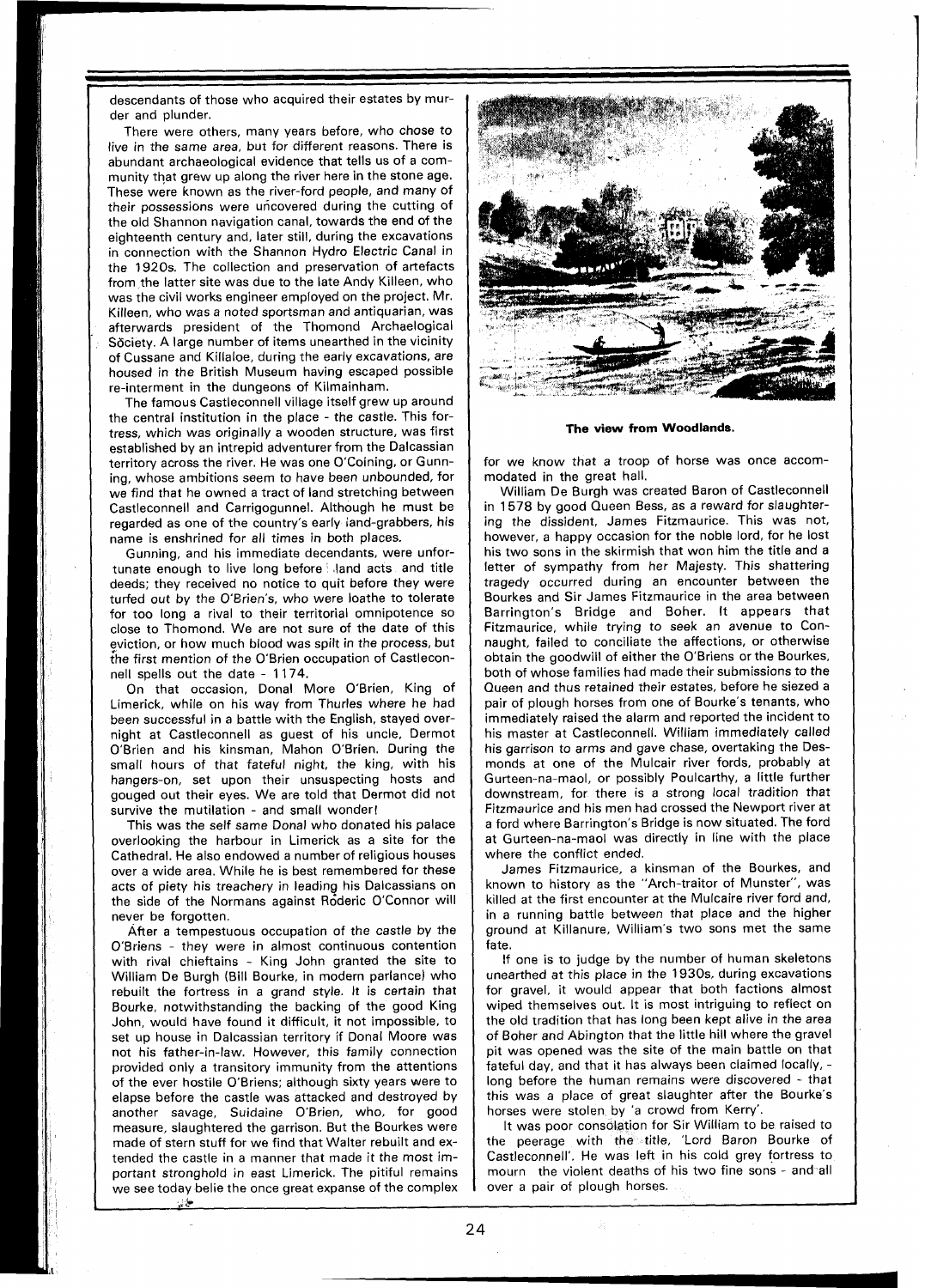Lord Castleconnell, who survived the Killanure disaster for an anguished four years, was succeeded by his grandson, John, who was probably a minor at the time. After a few years, the young lord figured in another tragedy. While in London (in 1592), he fell foul of a certain Captain Arnold Cosby, an Elizabethan buck who had been lately granted a considerable slice of Co. Limerick. A difference of opinion arose between the two, possibly over something less important than a pair of plough horses, and a duel was arranged. It was first agreed that the engagement should take place on horseback, but Cosby, at the last minute, called for the contest to take place on foot. While Bourke, who seems to have agreed to the change, was stooping to remove his spurs Cosby treacherously ran him through. The captain was arrested, tried and convicted of murder, and was hanged over the spot where Lord Castleconnell died. A quaint rhymester of the time recorded the incident:-

"John Bourke, Lord Castleconnell, was basely slain By Capt. Arnold Cosby - for they twain Resolved to fight; but Cosby stops, demurs, Prays Castleconnell to take off his spurs; And as he stooped, yielding to his request; Cosby most basely stabs him through the breast, Gave 21 all dreadful wounds - base act And Cosby only hanged for the horrid fact".

John was succeeded by his younger brother, Richard, who, after a short but tempestuous career, also met a violent death, this time much nearer to home, on the banks of the Cammoge river at Grange where the old Kilmallock Road crosses the river. He had been engaged in a fight with the O'Connors - a conflict that also accounted for Richard's younger brother, Thomas. The title fell to the last brother, Theobald, who set about carrying on the bloody heritage of Castleconnell. The Bourkes took the Confederate side during the rebellion of 1641 and lost their estates at Castleconnell and Brittas during the Cromwellian occupation. After years of great privation and poverty, they were given back their properties after the restoration. Lord Castleconnell's 'beg up' to Charles II is indicative of the sorry plight of the wealthy classes who were reduced to the ranks under Cromwell:- "... for five or six years trailing a pike in the Duke of York's regiment, he understood no misery, but now he has run in debt for



**Looking towards Erinagh.** 

food and raiment, and is at the end of his credit, in imminent danger of imprisonment for his debts, and unable further to subsist if your majesty relieve him not"

Castleconnell enjoyed a relatively peaceful period during the thirty years after the restoration, but the fateful year of 1690 saw the Bourkes once more ousted from their stronghold and their properties taken over by the

 $\varphi$  is

Williamites. They were back again, however, towards the winter of that year after the raising of the siege of Limerick and the withdrawal of William's army to winter quarters. It was a short respite: the Williamites were back the following year and thoroughly demolished the castle. At the same time the title 'Lord Castleconnell', became extinct.

The Bourkes, without standing or title, gradually infiltrated the ranks of the common people and a new ascendency took over Castleconnell, though the ground landlord of the place in 1866, and probably  $\log$  afterwards, was Sir Richard Donnellan De Burgo, Bart. This man lived at the 'Island', and barely escaped with his life when he was attacked by his servants after returning from a visit to Limerick on the 14th. of August, 1862. He was severely wounded and would certainly have been finished off were it not for the intervention of his wife, and his guest, Sir Thomas Fitzgerald.

Today, the devastation caused by De Ginkle's gunpowder is mercifully shrouded in evergreen vegetation, and only the tallest remnants stand out to indicate that a fine castle once stood on the great rock. It is a landmark of great charm and character, and lends an air of romance to one of our most historic sites.

### **THE SPA**

On a more peaceful note, the famous chalybeate spa is another integral part of Castleconnell, although people nowadays find much more positive satisfaction in the local pubs. Gone are the days of the great crowds converging on the village, attracted mainly by the mysterious health giving spring. Common carts, traps, side-cars, back-to-backs and even donkey carts were to be seen on every road leading to the spa. Great numbers came from Limerick in the train on Sunday afternoons during the summer, and there were those who walked from as far away as Nenagh and Tipperary, while great numbers strolled out from Limerick.

Most people drank the spa water and topped off their day in the locals. If some of those who imbibed not so wisely felt somewhat seedy the following morning they usually attributed their discomfort to the spa, while others related a feeling of improvement in their health to the self same water, though the sensation - either way might have resulted from the effects of the liquor, depending on the quantities taken.

For more than two centuries the famous water held the respect of all classes, including the medical protession, who, in the 18th century, hopefully prescribed it in cases of doubtful diagnosis. Some doctors found it "successful in the treatment of ulcers, billous complaints, obstruction in the liver, jaundice and worms".

Dr. Martin, an eminent Limerick doctor (at least that's what John Ferrar, the historian, thought of him) of the 1670s, believed the spa to have many curative properties; while Dr. Rutty, a promiment English physician, observed: "... an earth worm put into the water instantly dies, hence it was found effectual for worms in children".

Unlike the sulphur, magnesium and iron wells of Lisdoonvarna, which are most unpalatable, the Castleconnell brand is most pleasing to taste - that is if the purest of spring water can be said to have any taste at all. The legend of the spa is all but dead. Almost every physical disorder today has an antidote in a small jar or bottle. The mineral spring of Castleconnell was too good to be true, and too cheap to be good.

#### **SALMON ANGLING**

Would the castle and the spa have been enough to make the name of Castleconnell an enduring household word all over the country, and far outside it, if its salmon and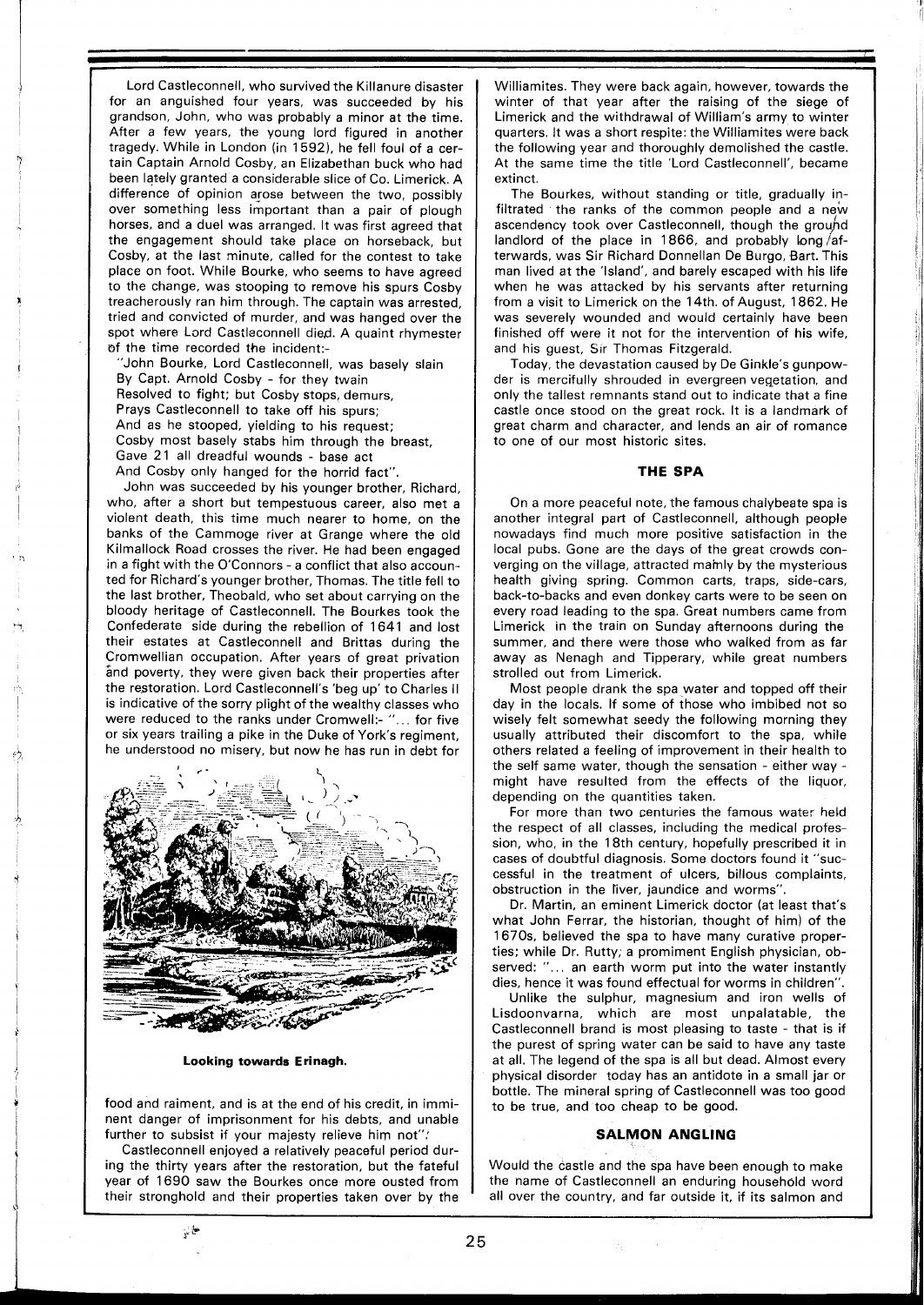trout fishing was not the most sought after in all Europe? I think not. Every Waltonian's dream of paradise was surely Castleconnell. For almost all it remained a dream and still does. Preserved by and for a foreign and Anglo-Irish ascendency class for two and a'half centuries, and by a native government for the past forty five years, the local angler has hden effectively kept out. This gross injustice was highlighted in the mid-fifties when the great guerrilla leader, Commdt. Sean O'Carroll, was arrested and imprisoned for daring to fish in the stream he fought so hard to make free for all to enjoy, and not a privileged few. Such is the hypocrisy of every lrish government since 1922.

Up to the completion of the Shannon Hydro-Electric Works salmon catches were touching on the phenomenal, both in quantity and size of fish, on the Castleconnell waters. 'Big water, big fish', a rule well known to every angler, was borne out here. The stories of giant salmon, some taken, and others (the bigger ones, of course) 'lost at the gaff', mostly represent tales of the imagination. The farther back one goes in search of outstanding catches the more fantastic the results. An ancient document, the **Cronicon Scotorum,** sets out details of a rare monster: "A salmon was caught at Luimneac this year (1109), which was twelve feet in length, twelve hands in breadth, without being split open; and the length of its neck fin was three hands and two fingers". This story illustrates the anglers gift of seeing his catch gain much weight after it is hooked and landed.

On the realistic side, however, there are many well authenticated records of giant salmon of more than 50 Ibs. taken at Castleconnell. A 54 pounder caught by John Milburn in 1903 is the record rod caught salmon for the Shannon. This fine fish was just 3 Ibs. short of the lrish record - one of 57 Ibs. taken in the river Suir by a Mr. Maher, in 1874. In April 1879, the **Limerick Chronicle**  records:- "The finest fish, both in contour and quality, which perhaps has ever been taken from the prolific waters of the Shannon was exhibited on yesterday at the stall of Mrs. Lyons, Bedford Row. This lordly salmon weighed 53 Ibs., and was hooked at Castleconnell on the forenoon by an angler of piscatorial notoriety". The colourful description of the angler suggests a very modest disciple of old Isaak, or one who took the fish under doubtful circumstances. At the time, it was one of the heaviest salmon ever taken in the British Isles and it seems extraordinary that it should end up on a fishmonger's slab in Bedford Row.

All through the last century, and well into the present one, great salmon have been taken here; its popularity was universal. Millionaires trod the banks, and found enjoyment in the simple things of life; they fished in the sparkling pools, drank ale and whiskey in the friendly taverns and found solace in the old world atmosphere of the village. The wealthy visitors were a boon to the local people, almost all of whom enjoyed an improvement in their living standards.

Experienced gillies, with their expertise and local knowledge of the fisheries, were indispensable: every visiting angler had to have one; it was a badge of respectability, and to venture on to the river bank without one was unthinkable. Gillies were employed to fish commercially by some fishery owners and lessees, as can be noted from the many press reports of catshes made in this manner. A snippet from the **Limerick Chronicle** of May, 1913, tells us that: "... the men employed by Mr. Wm. Enright, at the Newgarden Fishery took several fine salmon up to 40 Ibs. in weight. These were on display at a Limerick fishmonger". Hundreds of such news items appeared from time to time in our local papers and helped to establish the reputation of Castleconnell among those who had no other contact with the place. Up to the decline of the fishery in the 1930s hardly a week passed

مها نړ



**Looking upstream from the Turret.** 

without reports of outstanding catches. A report of March 1879 goes on: "Some fine salmon have been landed this week on the Castleconnell waters. On Tuesday, 11th. inst. Capt. F.C. Lester Kay (Queen's Bays, now quartered in Dublin), accompanied by Mr. J. Byrne, County Inspector, R.I.C. Galway District, attended by the redoubtable Patsy Hickey and Maurice Johnson, fished on the preserves of Mr. E.J. Ingham, with much success; Capt. Kay having killed to his rod, two salmon, weighing 37 Ibs. and 19 Ibs. Capt. H.B. Rhodes, who holds the Newgarden Salmon Fishery, caught two salmon of 13 and 30 Ibs. The fishermen, Hickey and Bourke, on the Erinas, or World's End Fisheries, caught two salmon of 25 and 30 Ibs.. The fishermen, Enright and Dwyer, on the Landscape Salmon Rod Fishery, on the 14th inst., landed one beauty of 37 Ibs., and Cpt. Vansettart, 3 salmon at the Heritage. Mr Henry Hodges arrived on Wednesday afternoon at his usual fishing quarters, the Shannon Hotel. Several other English gentlemen are expected next week".

The social cleavage that existed in those days between the gillies and the privileged sportsmen they assisted is clearly evident in this report. It is notable that Johnson, Hickey and Dwyer are given no title whatsoever, while even those 'expected from England' are referred to as 'gentlemen'.

Prominent among the distinguished visitors to the village were Lord Randolph Churchill, John Bright the British cabinet minister, and George Peabody, the American millionaire and philanthropist. Peabody and Bright were fast friends and always arranged their meetings in Castleconnell beforehand. The former left a lasting mark of his bounty in the fine wrought iron railing and base blocking surrounding the Roman Catholic Church, where an acknowledgement can be seen engraved in one of the gate piers. It is said that Peabody was 'shamed' into this act of generosity by a scheme set in motion by a number of parishioners, with the connivance of the parish priest, Rev. Patrick Hennessy. On the wealthy visitor's arrival, he was welcomed outside the railway station by a great bonfire which was fed principally by the old wooden railings that had surrounded the church. Peabody immediately ordered new railing after a village diplomat gave him the'message'.

On another occasion, in July 1868, Peabody attended a fete at Coolbawn House, the residence of Capt. Vansittart, a great sporting personality, who, with his wife, entertained on a lavish scale,(and we have numerous accounts of their hospitality). On this occasion their guests included 350 children from the Castleconnell and Mountshannon schools. A report of the function at the time tells us that: "... the elite of the neighbourhood were also invited and entered thoroughly into the spirit of the evening". Peabody, who, of course, was the principal guest (being a millionaire), responding to an address of

26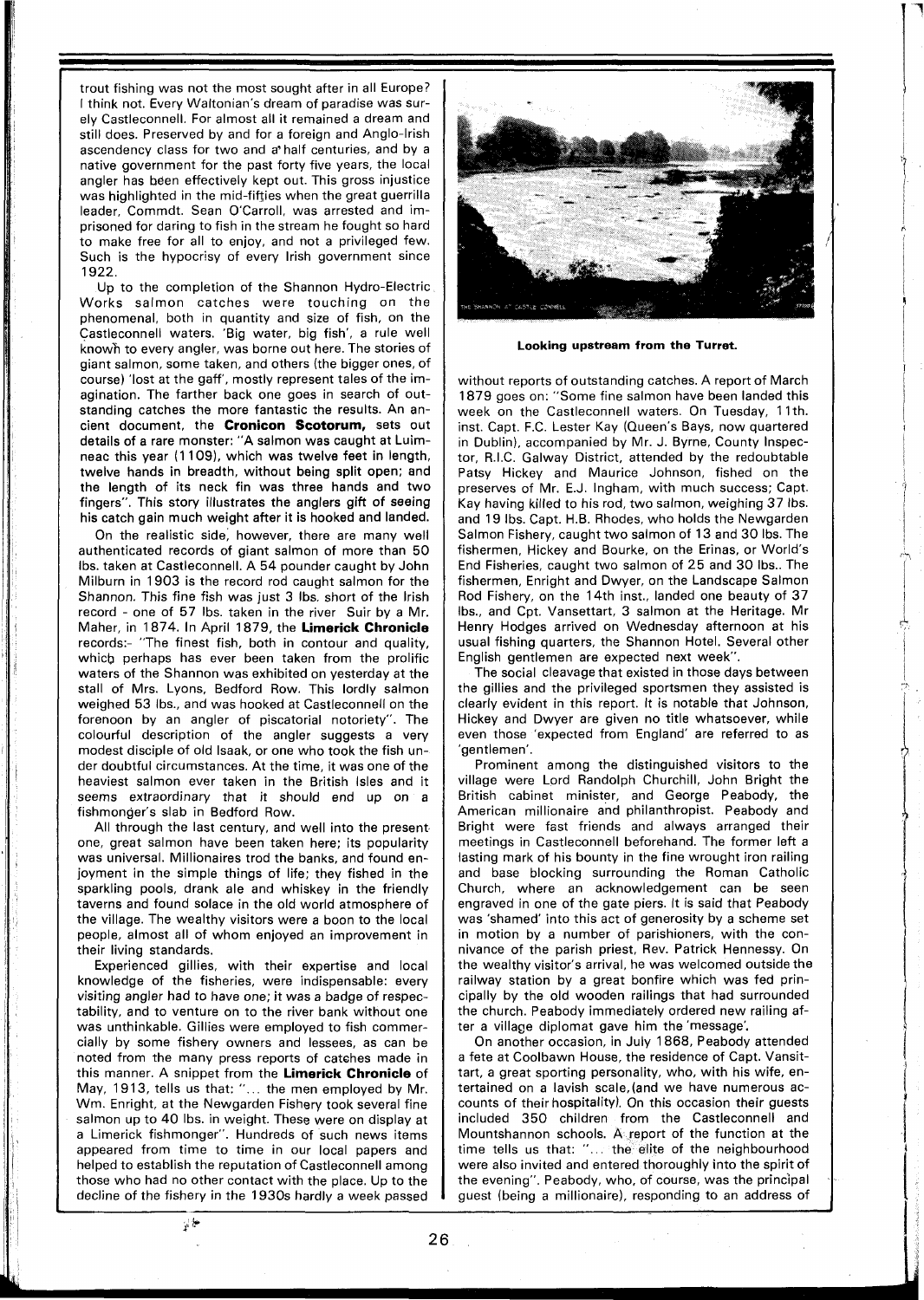thanks by Miss Doulon, a young monitress, said that ". . . the poorest child present has as good prospects now as he had when he began in the world; that he was an example of what might be obtatined by industry, frugality and, above all, truthfulness". At that time there was plenty of industry in store for most of the youngsters - but no money. Frugality was endemic for the same number and truthfulness was held up to them at all times as a pre-requisite to eternal salvation. An unwavering adherence to these three virtues by the most ambitious among them was unlikely to have turned out a millionaire. George Peabody kept the great secret to himself.

John Bright was an outstanding character in British politics and was a cabinet minister for many years. Like many busy men, he liked to get away from it all when circumstances permitted; he liked Castleconnell best of all and enjoyed many pleasant fishing holidays there. During "one of his visits to Limerick city he was brought on a tour of the historic areas by the mayor and a number of councillors. He evinced a particular interest in the Treaty Stone, and on the same evening the Corporation, in the course of an address of welcome, briefly explained the Treaty of Limerick as follows: "About a century and a half ago England made a solemn compact with Ireland. Ireland promised fealty, and England promised to guarantee to the Irish people civil and religious equality. When the crisis was over England handed Ireland over to a faction that has ever since bred strife and disunion".

Lord Randolph Churchill once described Castleconnell as a "pleasant oasis where time appears to stand still". Many other distinguished visitors, too numerous to mention here, spoke and wrote of the charm and tranquility of the place.

#### **THE REGATTA**

Long before the tide way in Limerick city was chosen as a venue for the annual regatta, Castleconnell, from the World's End upstream, was the scene of the great aquatic carnival. In those days, the sport was confined strictly to those who were euphemistically described as the 'better class', and no working man, no matter how athletic or



**Business card of John Enright.** 

enthusiastic, could ever hope to bridge this divide. As far as the executives of the various boat clubs were concerned the man who had to 'earn his bread by the sweat of his brow' was an undesirable character and unfit for membership of the various boat clubs. The commoners, however, formed an integral part of the regatta, a part without which the whole exercise would have been a flop. Boat races without the crowds would be like so many flies walking across the ceiling of an empty room.

These were gala occasions and even the fishing and the spa were forgotten. Crowds lined the banks on both sides of the river, and the angling cots had a quiet afternoon on the placid waters, away from the turbulence downstream of the World's End.

Despite the class differences, the music of the military bands, which was a most necessary part of the pageantry, was a pleasure shared by all. Everyone enjoyed the general atmosphere of pleasure and enjoyment, but when the day was done the old order of class distinction was pursued with the usual fervour.

A report of the regatta of July, 1875, proudly sets out the names of the patrons: "Lord Massey; Hon. G.N. Fitzgibbon; Sir Croker Barrington; Sir Greville Smyth; Colonel Pearson, 3rd. Buffs.; Colonel Catty, 46th Regi-



**A group of Castleconnell gillies (This and other pictures have been kindly provided by B. Enright, Castleconnell)** 

 $\frac{1}{2}$